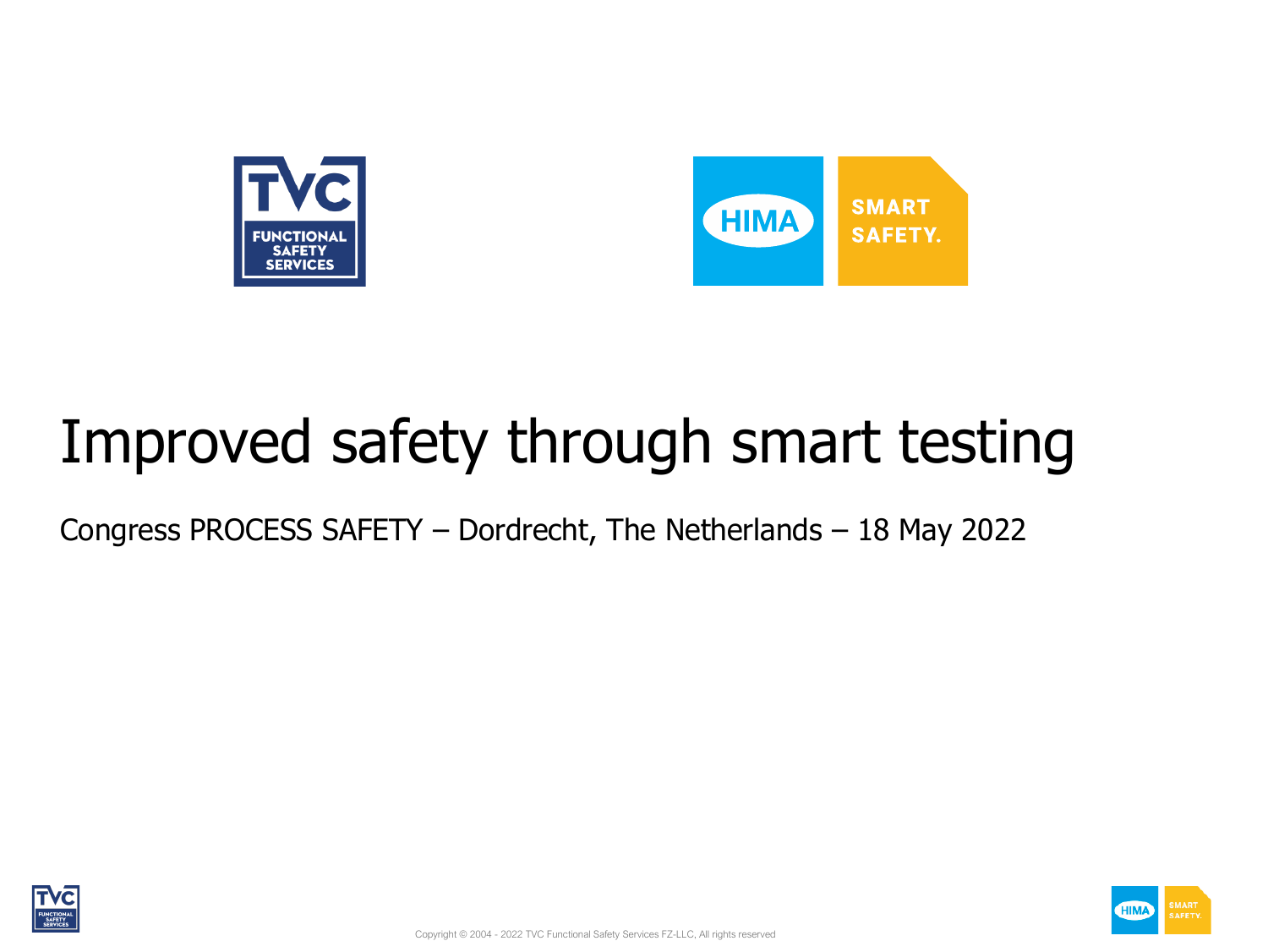### Improved safety through smart testing

- 1. Introduction
- 2. IEC 61511 edition 2.0
- 3. Proof-test challenges versus operation/production uptime
	- ‣ IEC61511 FS standard normative requirements
- 4. Safety PLC application program maintenance and testing
	- ‣ IEC61511 FS standard normative requirements
- 5. Live demonstration
- 6. Summary

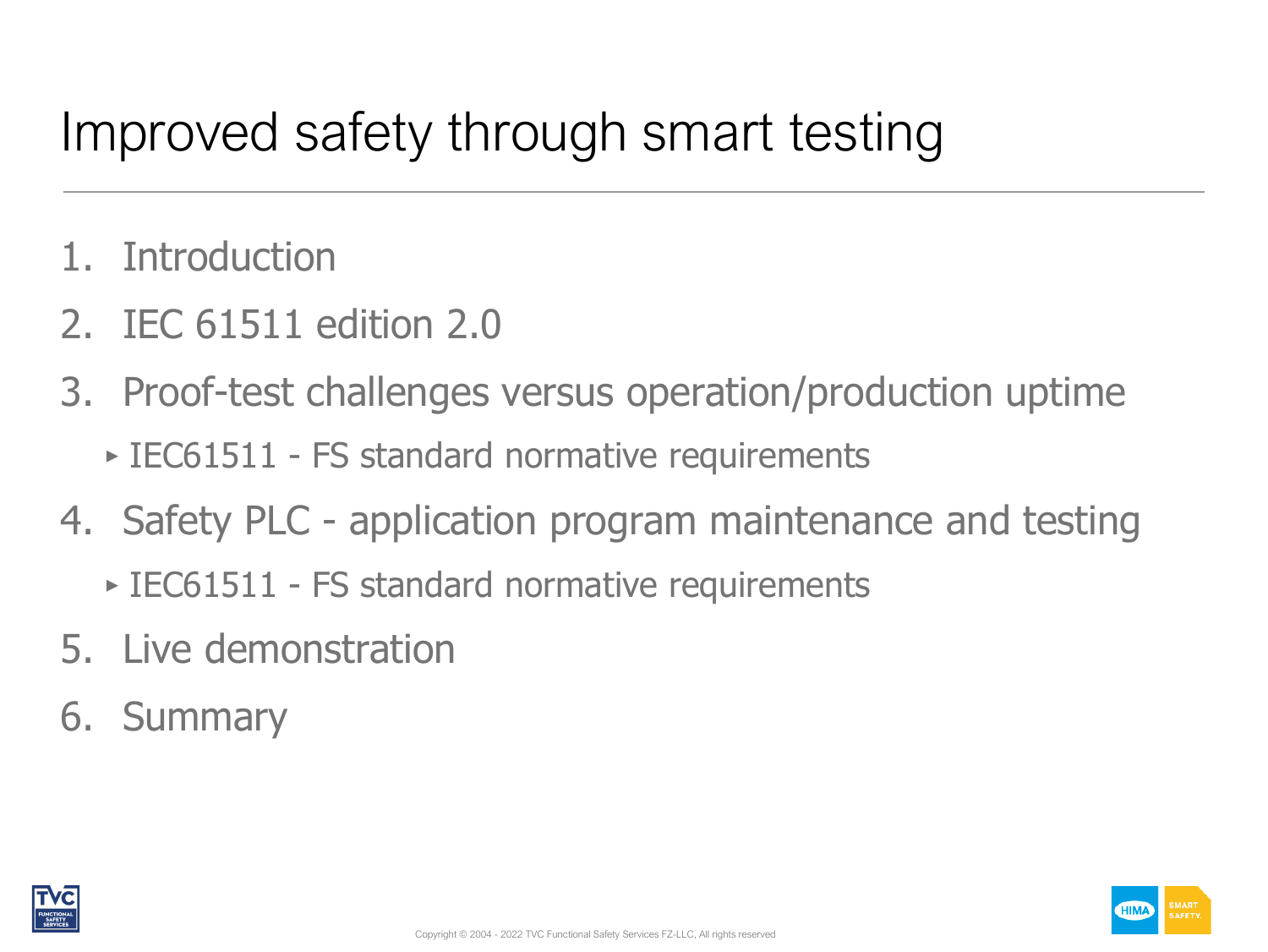# 1. Introduction



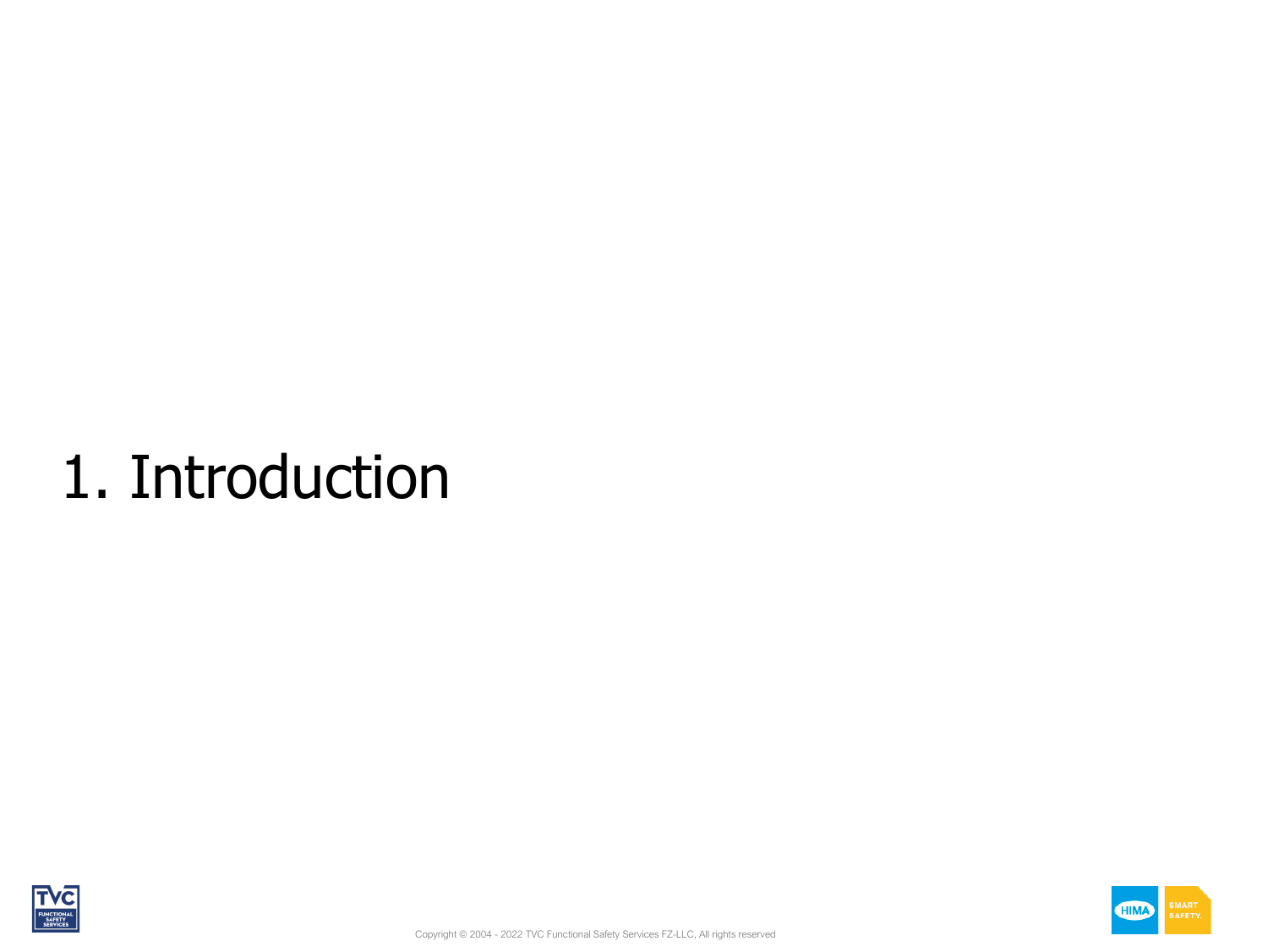## About us

 $\triangleright$  Tino



‣ Clemens Van Wiggen



- ‣ Senior Functional Safety Expert & Trainer, Safety & Security for Industrial Automation and Control Systems SIS & IACS
- ► FS Senior Expert

Vande Capelle

(TÜV Rheinland, # 0109/05, SIS)

- ‣ Technical Consultant Manager at **HIMA**
- ‣ FS Engineer (TÜV Rheinland, # 3138/19, SIS)

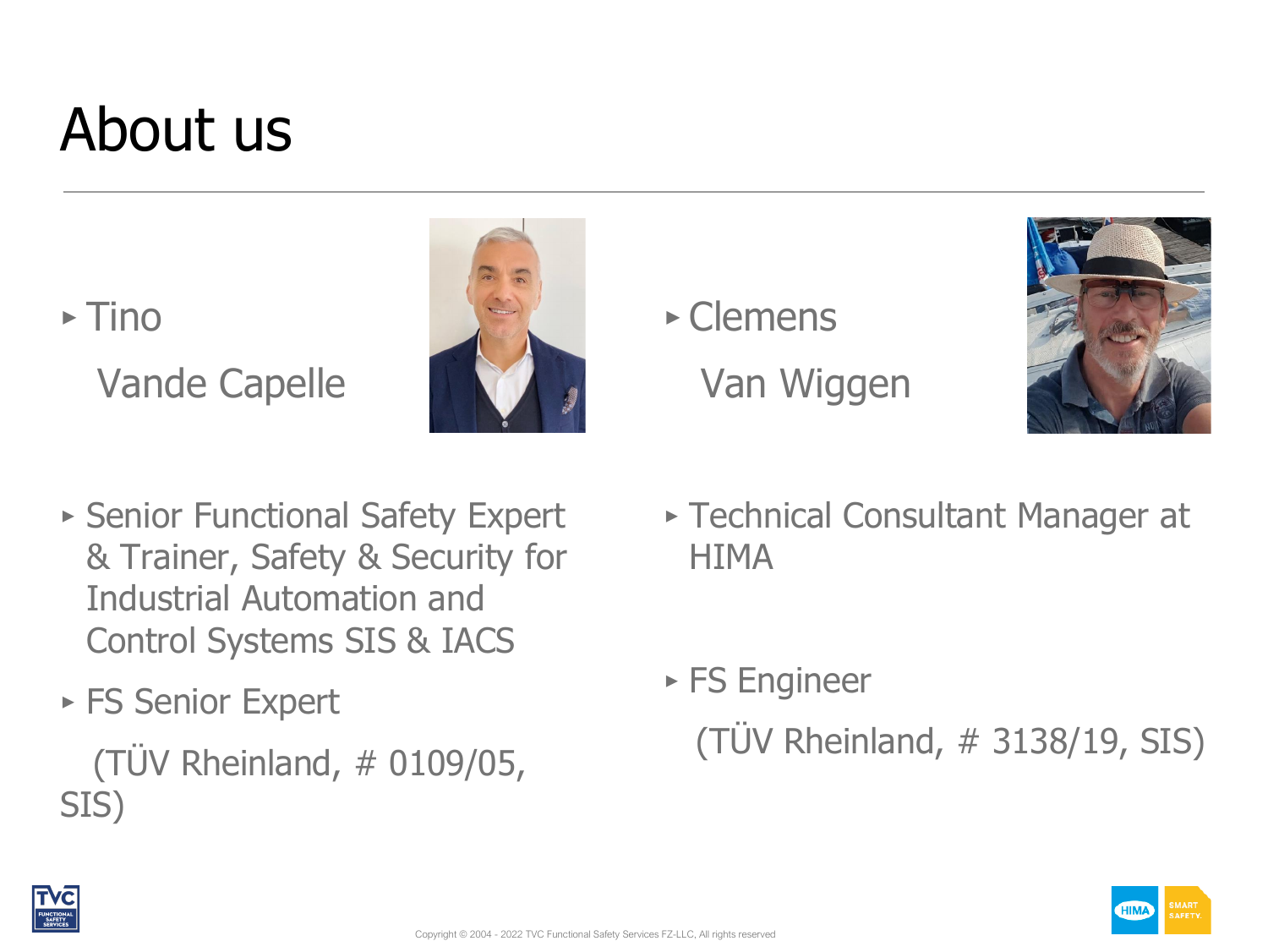# 2. IEC 61511 edition 2.0



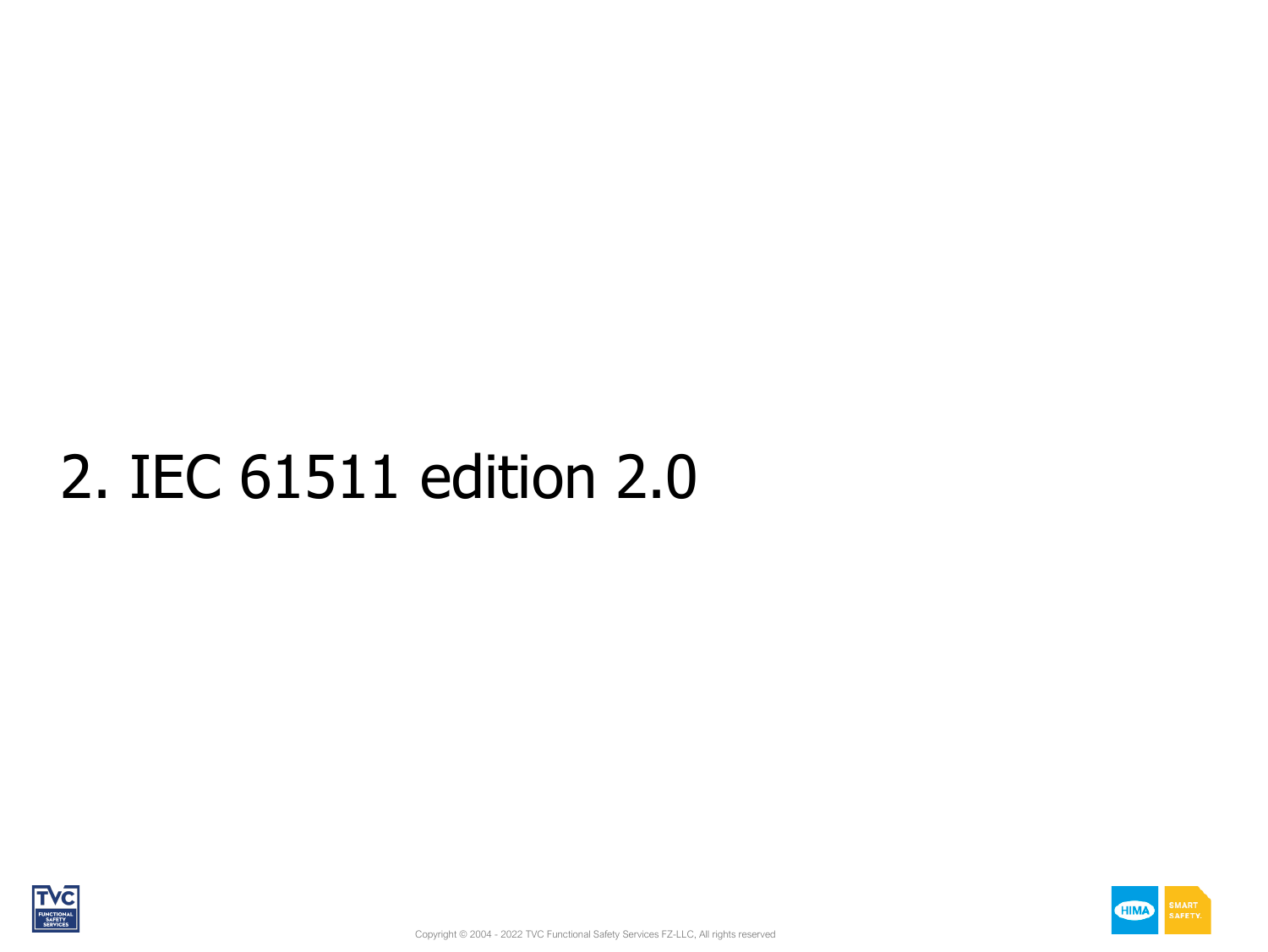## Functional Safety Standards Timeline



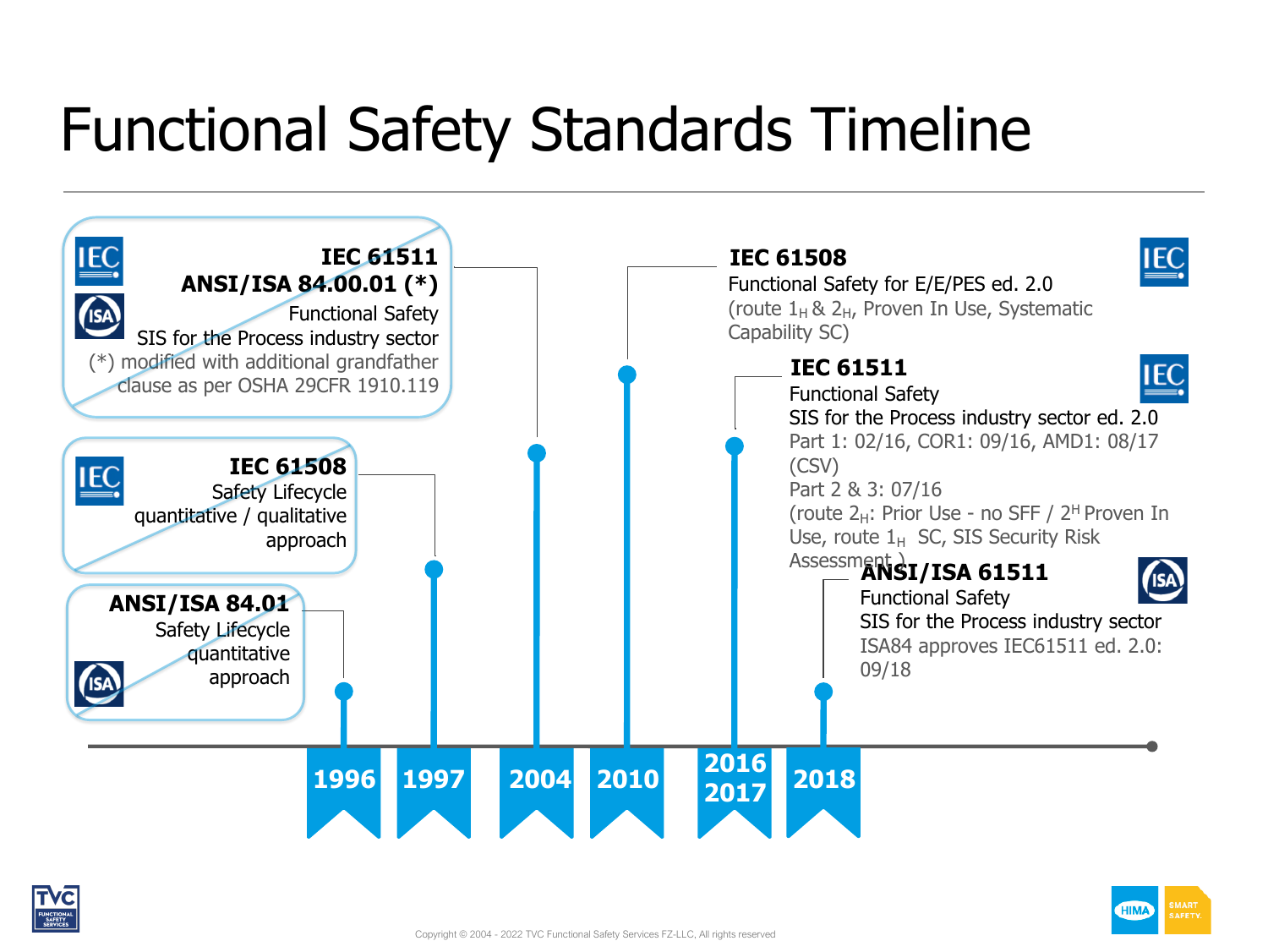### IEC61511 SIS safety lifecycle phases



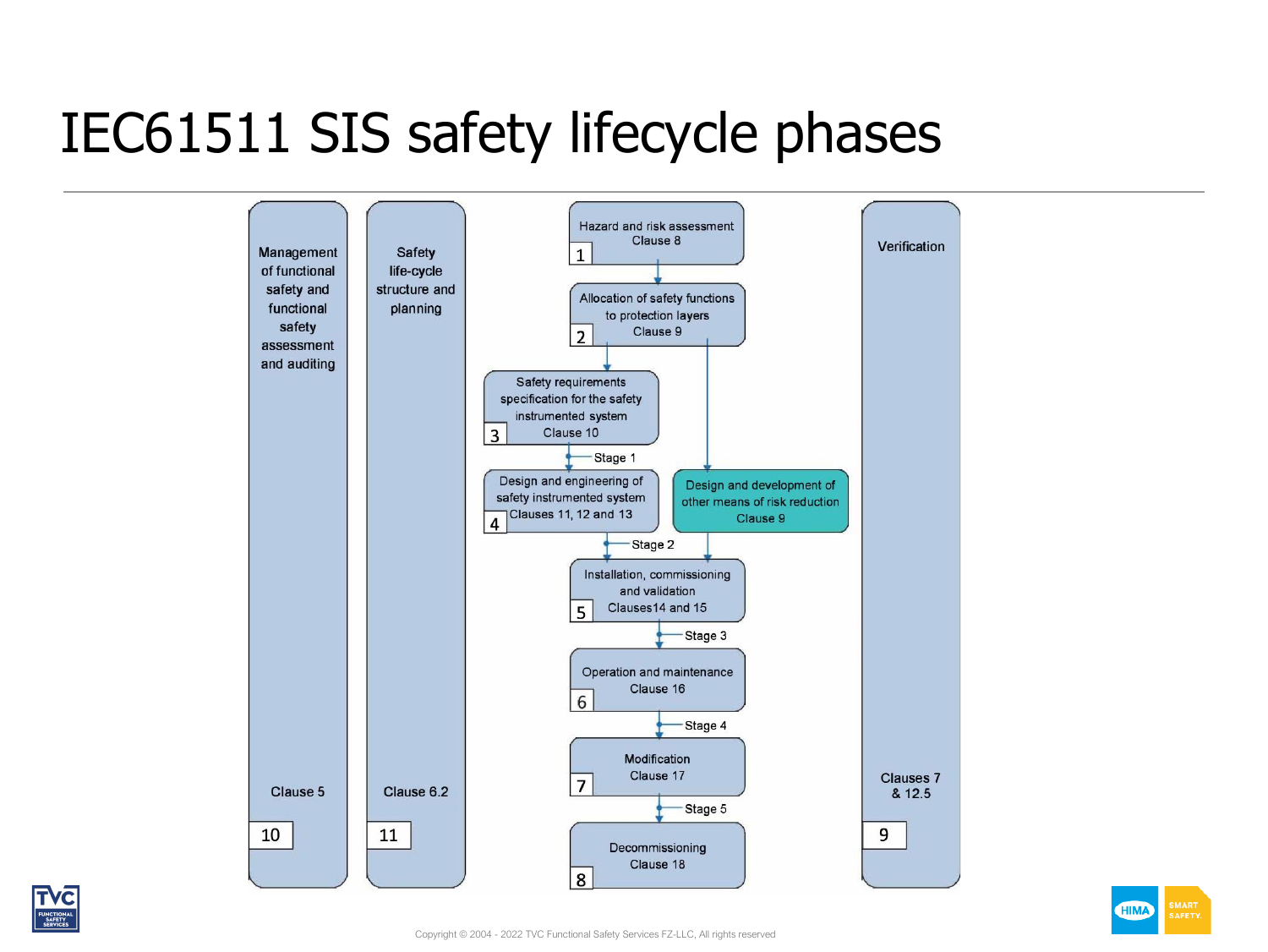# Some of the edition 2.0 key changes

- ‣ End USER field QUALITY feedback failure data
- ‣ Minimum architecture constraint based on 61511 Prior Use (route 2H) or - Proven in use (route 2H), alternatively on 61508 – route 1H
- ‣ Functional Safety Management for QUALITY life cycle activities
- ‣ Functional Safety Assessments ALL 5 stages EXPERT judgement
- $\triangleright$  End User / operating company periodic FSA stage 4 and FSA stage 5 'before' & 'after' any modification
- ‣ Safety PLC application programming shall have a 4 eyes principle and evidence how this was achieved

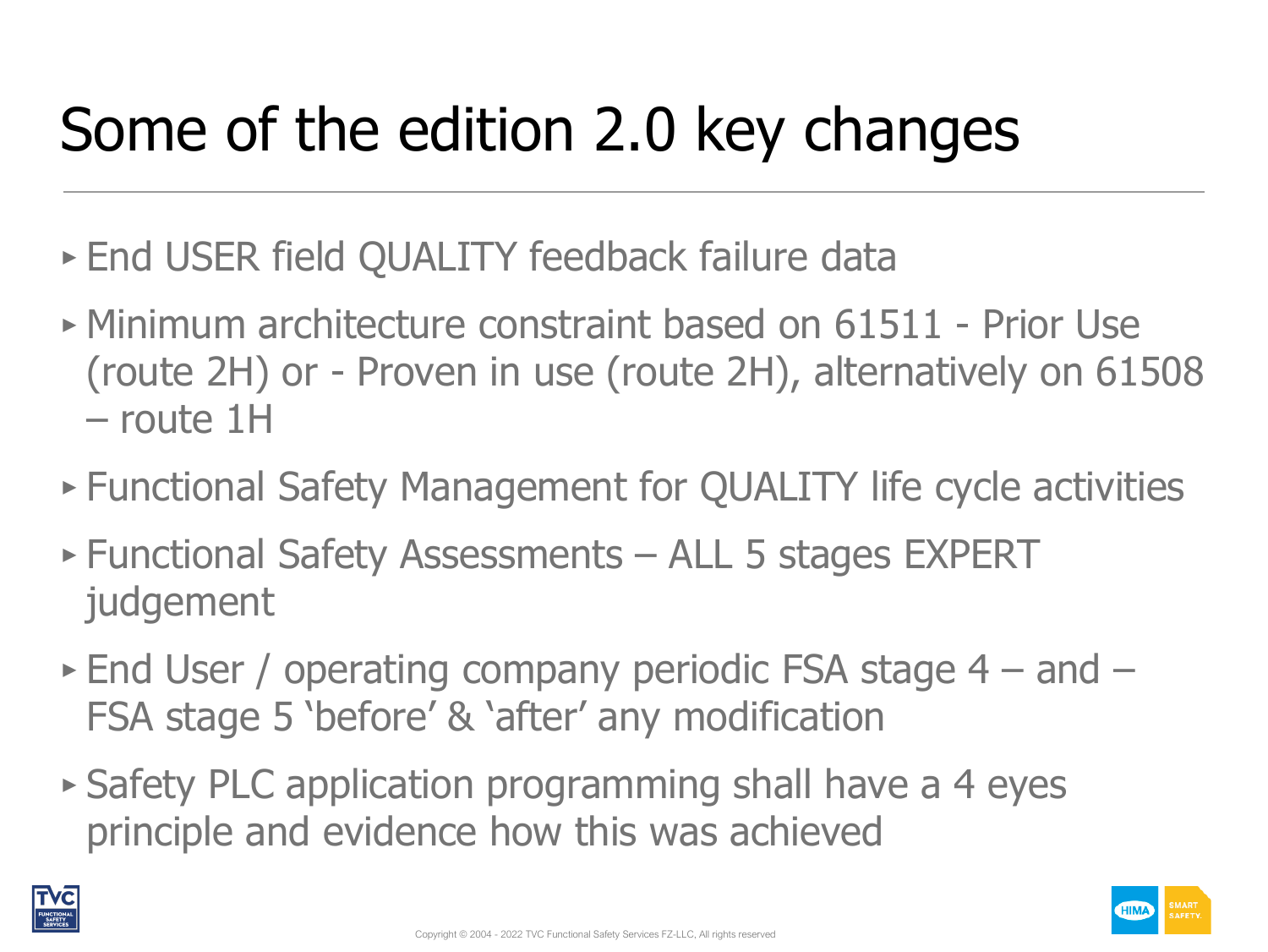## 3. Proof-test challenges vs production



Out of control: Why control systems go wrong and how to prevent failure? (2<sup>nd</sup> edition, source: © Health & Safety Executive HSE - UK)



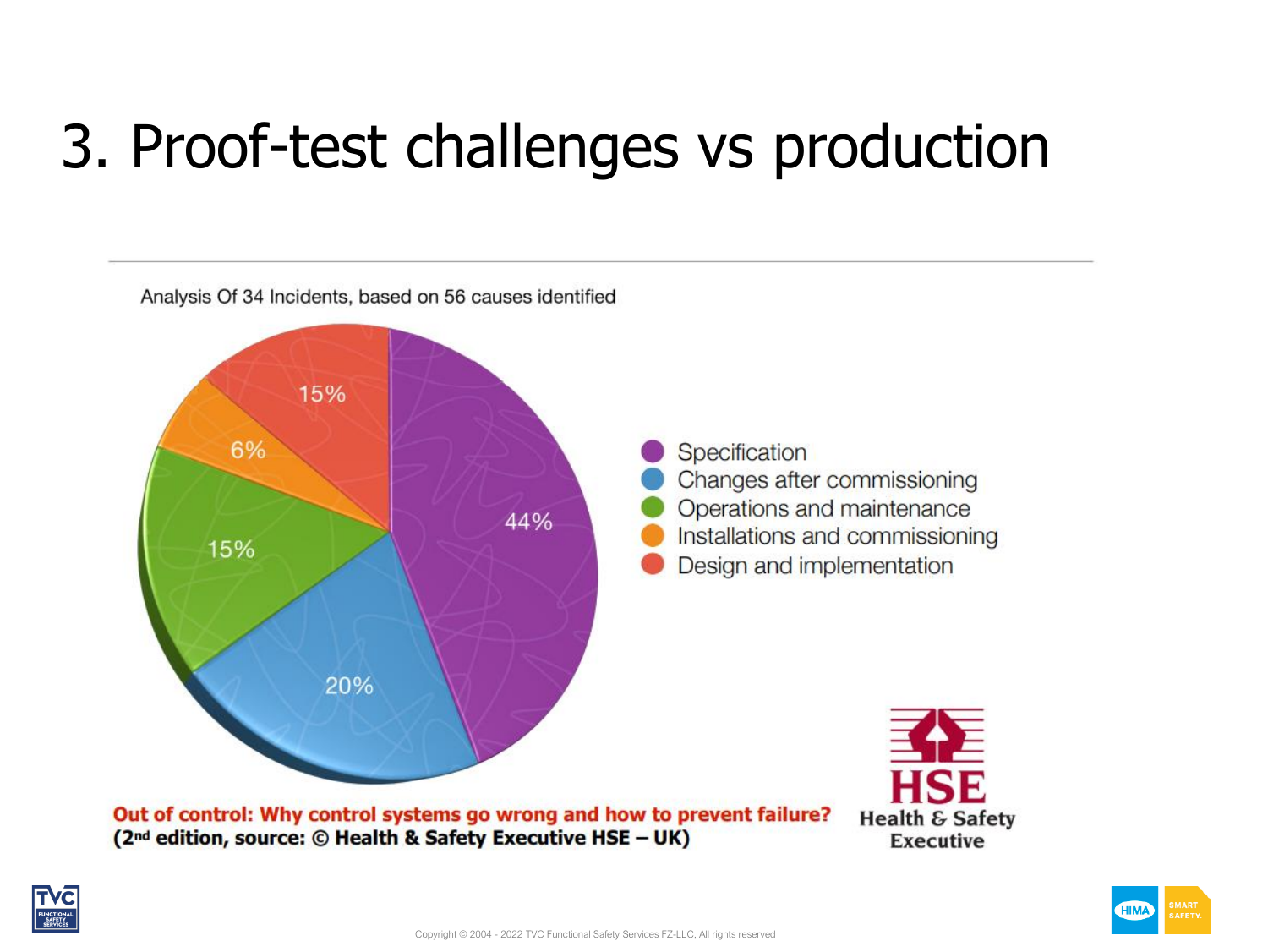# Proof-test challenges versus operation / production uptime

- ‣ … The never-ending battle between Production & Safety engineers
- ‣ Production uptime for management is often (mostly) the priority
- ‣ Safety Engineers are often forced to delay the proof test OR – use unrealistic failures data and proof test intervals to please the production uptime
- ‣ And when the proof-test is allowed, it is often during a planned/scheduled shutdown – so what can you proof?
- $\triangleright$  Additional problem is that the mission time of ANY SIF  $$ subsystem needs to be shorter than the useful lifetime of the same



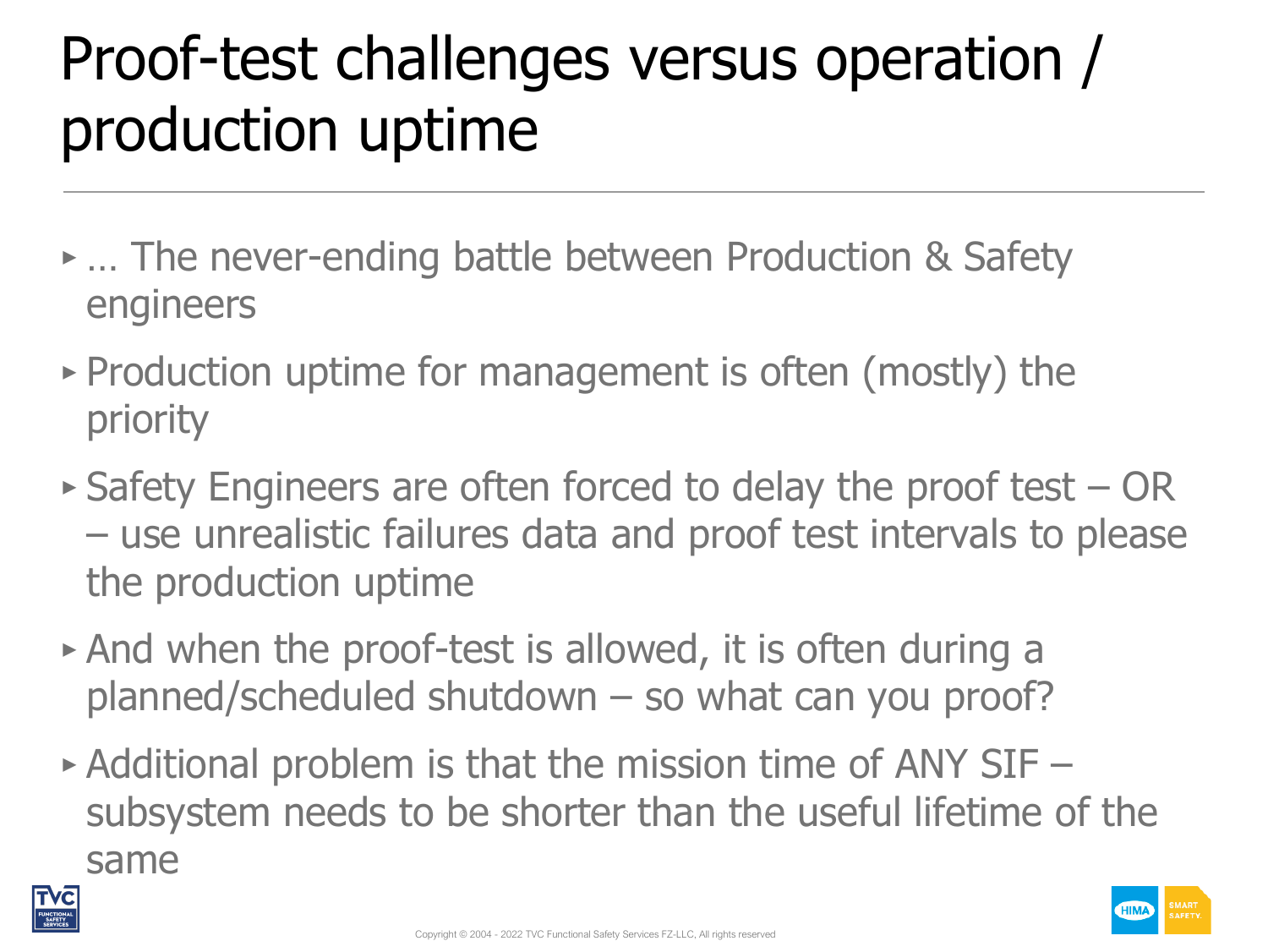### IEC61511 ed 2.0 normative requirements

- The 2<sup>nd</sup> edition is ALL about QUALITY failure feedback SIF data
- ‣ But how do you proof that your safety functions are working without testing under the hazards event conditions?
- ‣ "**proof test,** 3.2.56" = periodic test performed to detect dangerous hidden faults in a SIS so that, if necessary, a repair can restore the system to an 'as new' condition or as close as practical to this condition

#### ‣ **"Maintenance or testing design requirements,** 11.8" =

- ‣ 11.8.1 The design **SHALL** allow for testing of the SIS either end-to-end or in segments. Where the interval between scheduled process downtime is greater than the proof test interval, then on-line test facilities are required.
- ‣ 11.8.2 When on-line proof testing is required, test facilities **SHALL** be an integral part of the SIS design



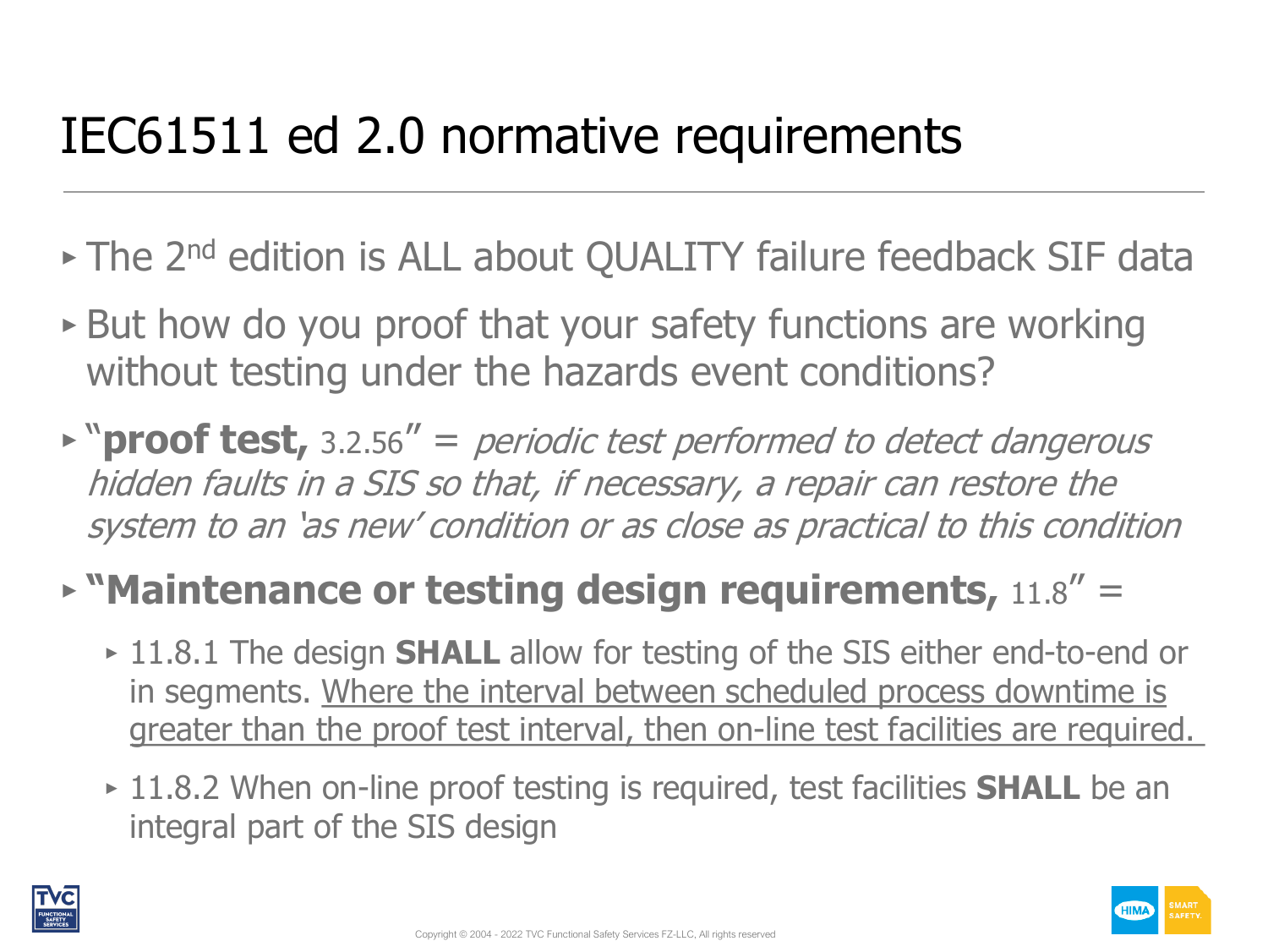### IEC61511 ed 2.0 normative requirements

#### ‣ **"SIS operation and maintenance,** 16.2" =

- ‣ 16.2.2 Operation and maintenance procedures **SHALL** be developed in accordance with the relevant safety planning and shall provide the following:
	- b) the procedures used to ensure the quality and consistency of proof testing, and to ensure adequate validation is being performed after replacement of any device;



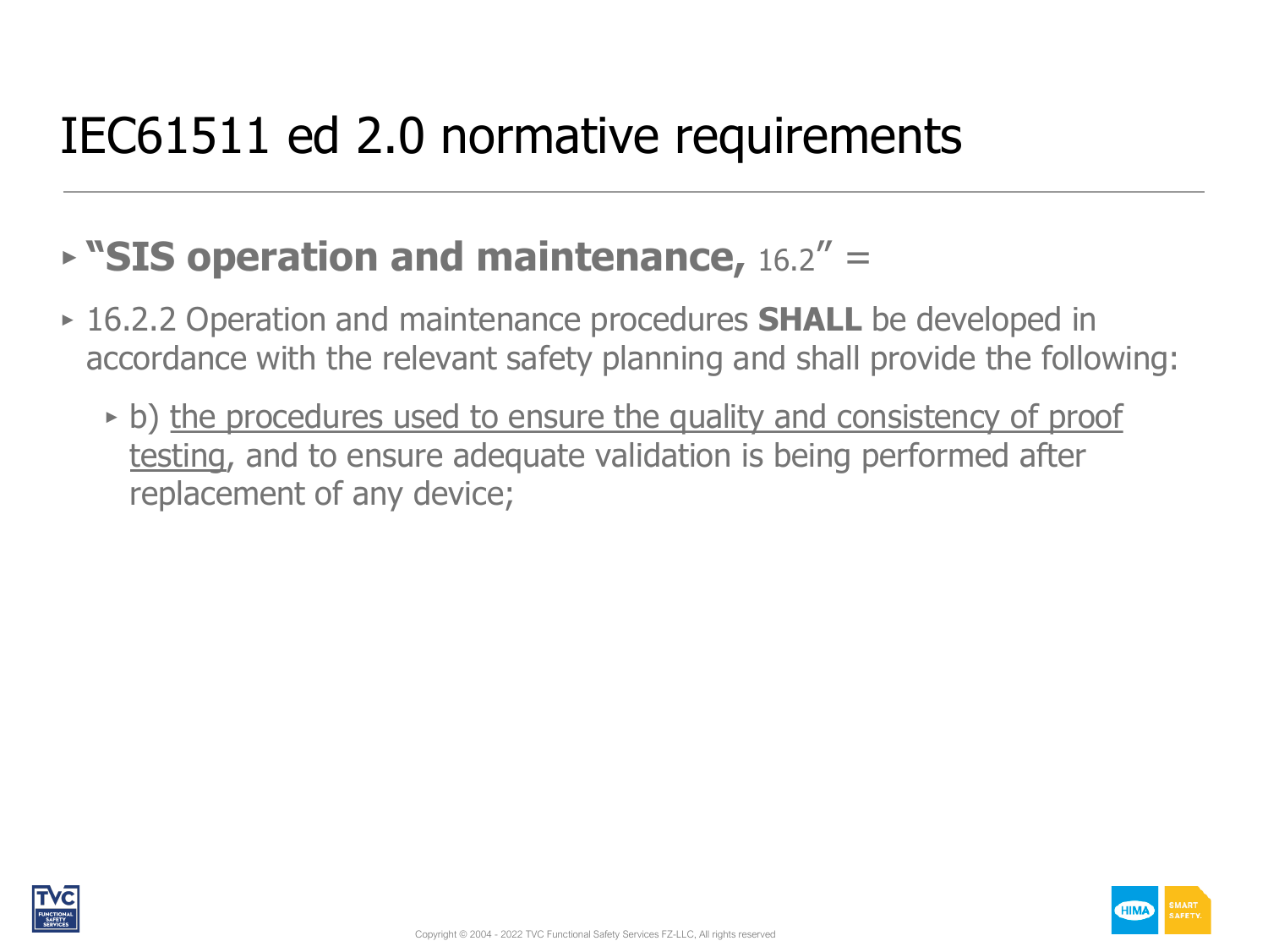# 4. Application program maintenance/testing



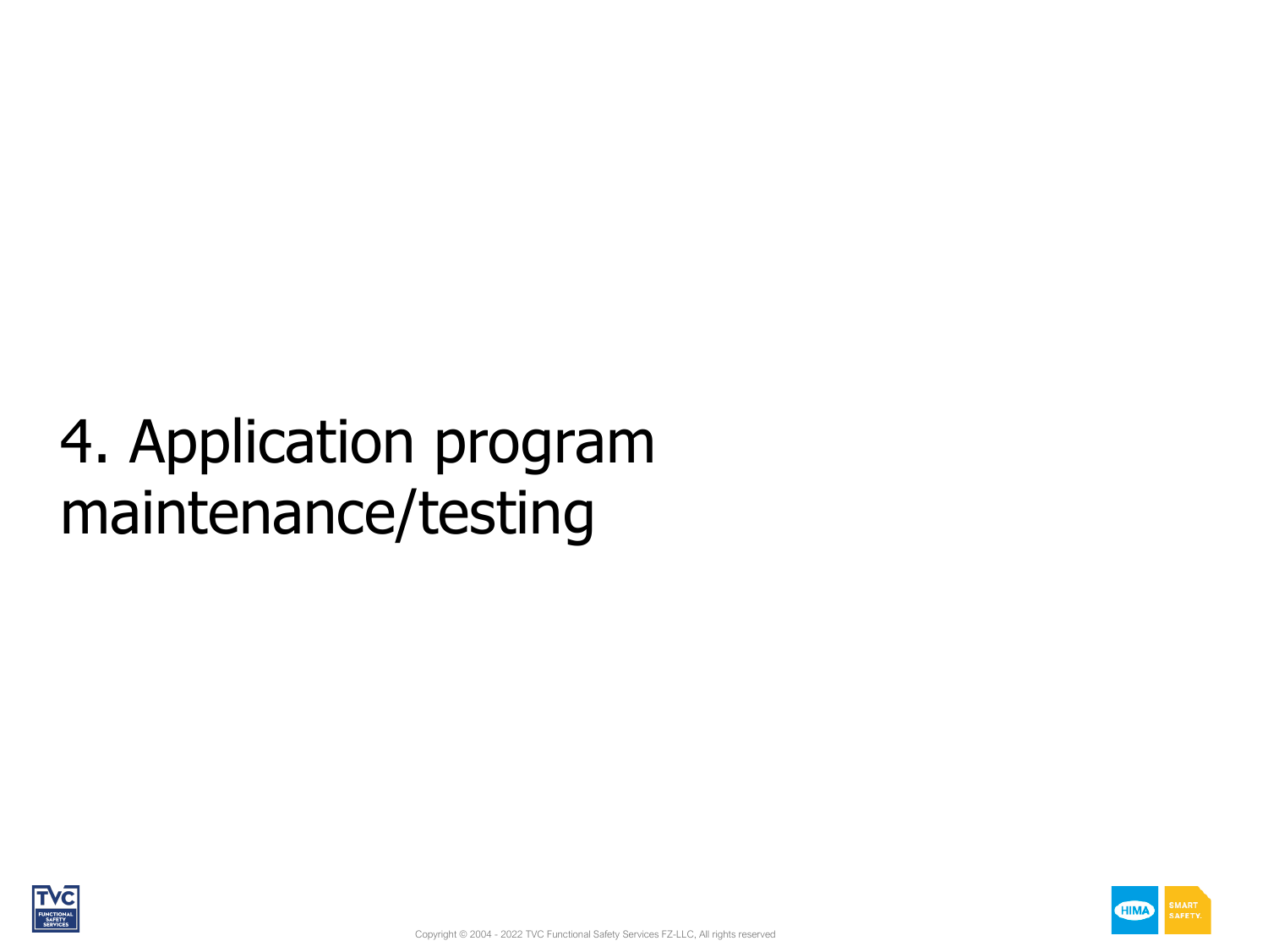## Application program maintenance / testing

- ‣ Safety PLC programming is no longer called 'software' but now 'application' programming to distinguish between IEC61511 and 61508 'software' development
- ‣ The IEC61511 application programming is defined as Limited Variability Language (LVL) for programmable electronic controllers. The domain to program is vendor related as defined in the safety manual
- ‣ But how do you ensure that the programmer or service engineer making a modification doesn't make a mistake and is understanding the requirement specifications correctly? How can you proof that?

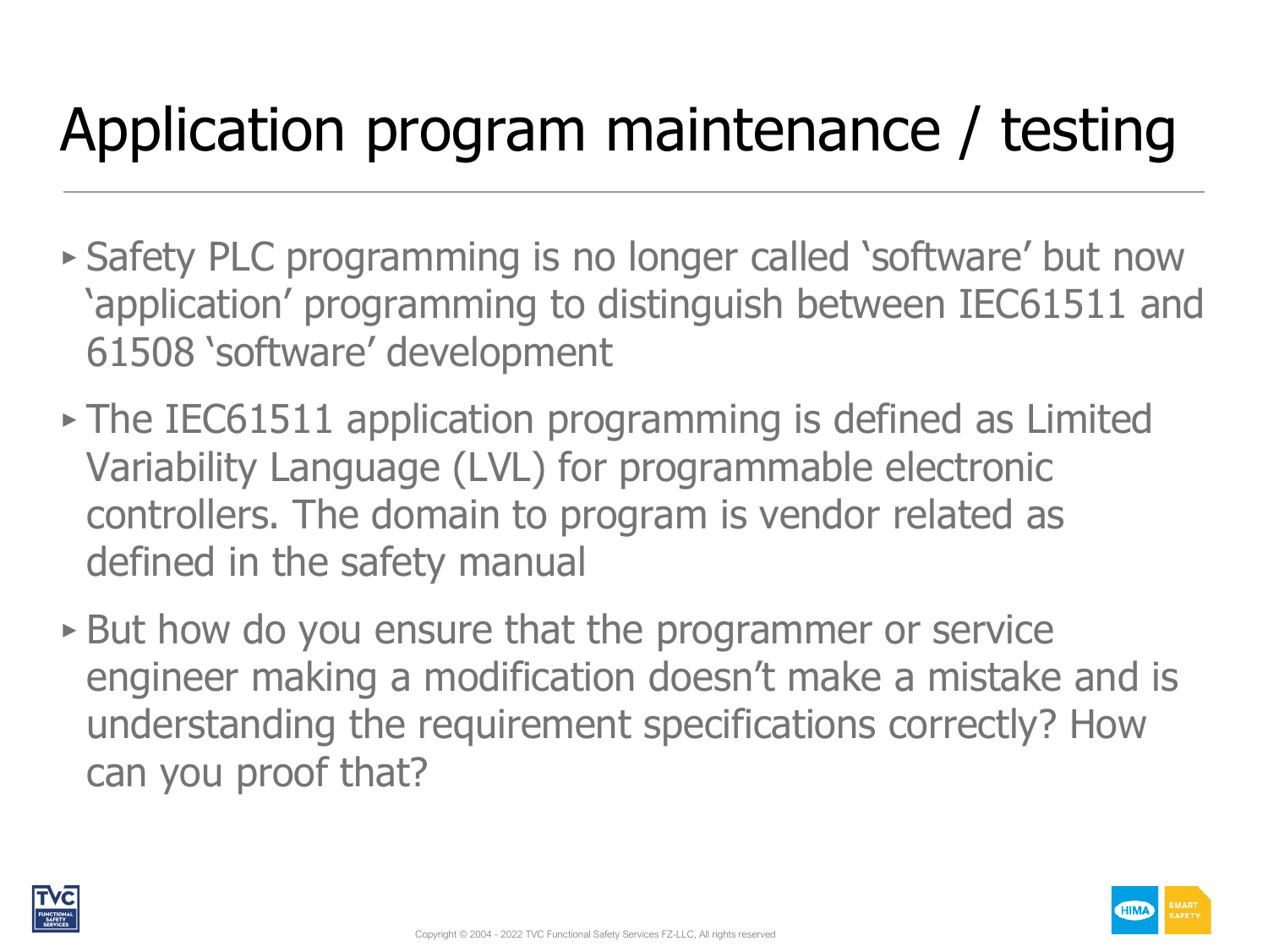### a) IEC61511 ed 2.0 normative requirements

- ‣ **"SIS application program development,** 12",
	- ‣ **"Requirements for application program verification (review and testing),** 12.5" =
	- ‣ 12.5.2 The application program including its documentation **SHALL** be reviewed by a competent person not involved in the original development. The approach used for the review and the review results **SHALL** be documented.
	- 12.5.3 The application program, including its decomposition into modules if appropriate, **SHALL** be verified through review, analysis, simulation and testing techniques using written procedures and test specifications, that **SHALL** be carried out to confirm that the application program functions meet the SRS and that unintended functions are not executed and that there are no unintended side effects with respect to the SIF



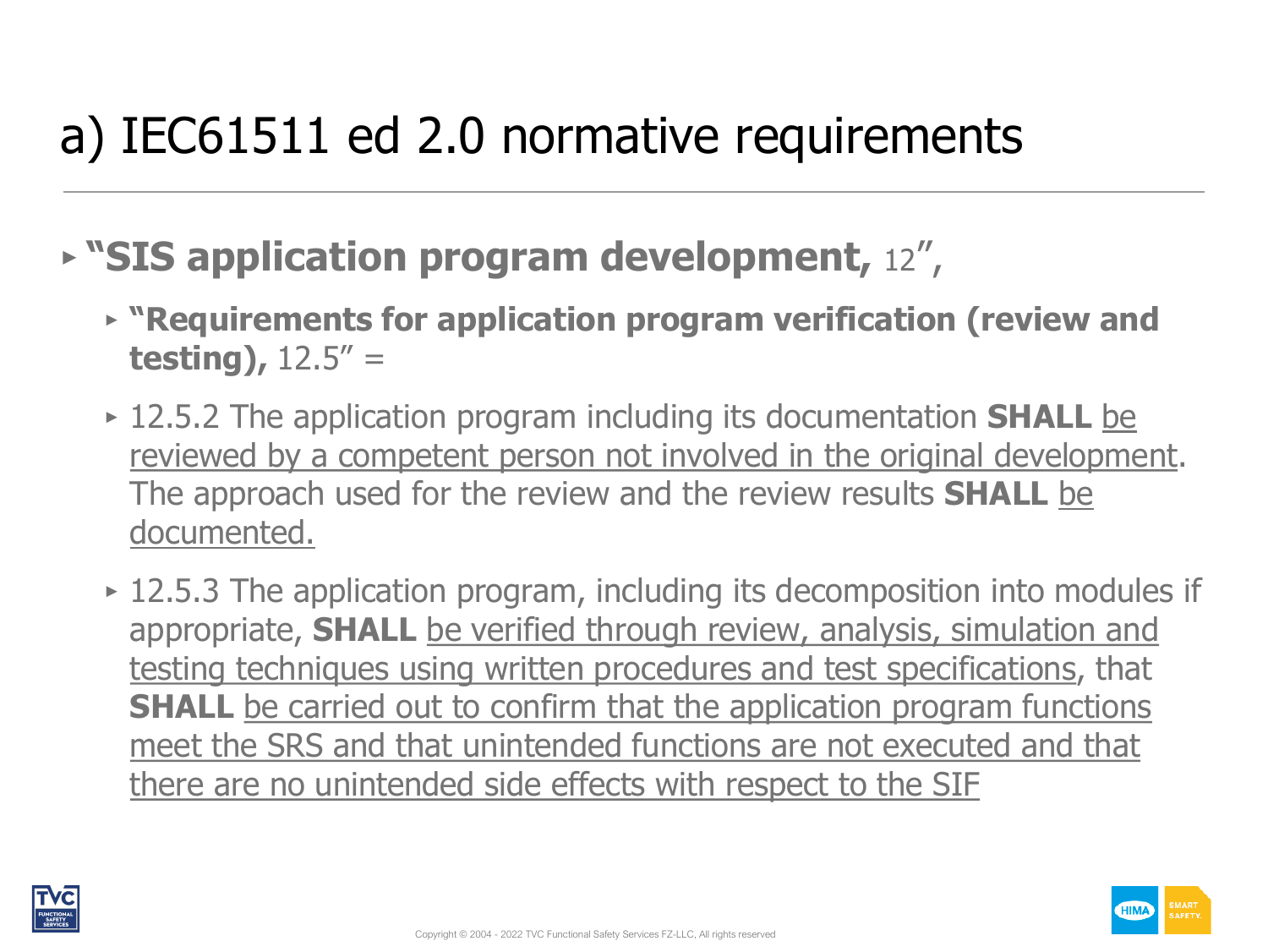### a) IEC61511 ed 2.0 normative requirements

#### ‣ **"SIS operation and maintenance,** 16",

- 16.3.1.6 Any change to the application program requires full validation and a proof test of any SIF impacted by the change.
- ‣ 16.3.3 Documentation of proof tests and inspection. The user **SHALL** maintain records that certify that proof tests and inspections were completed as required.



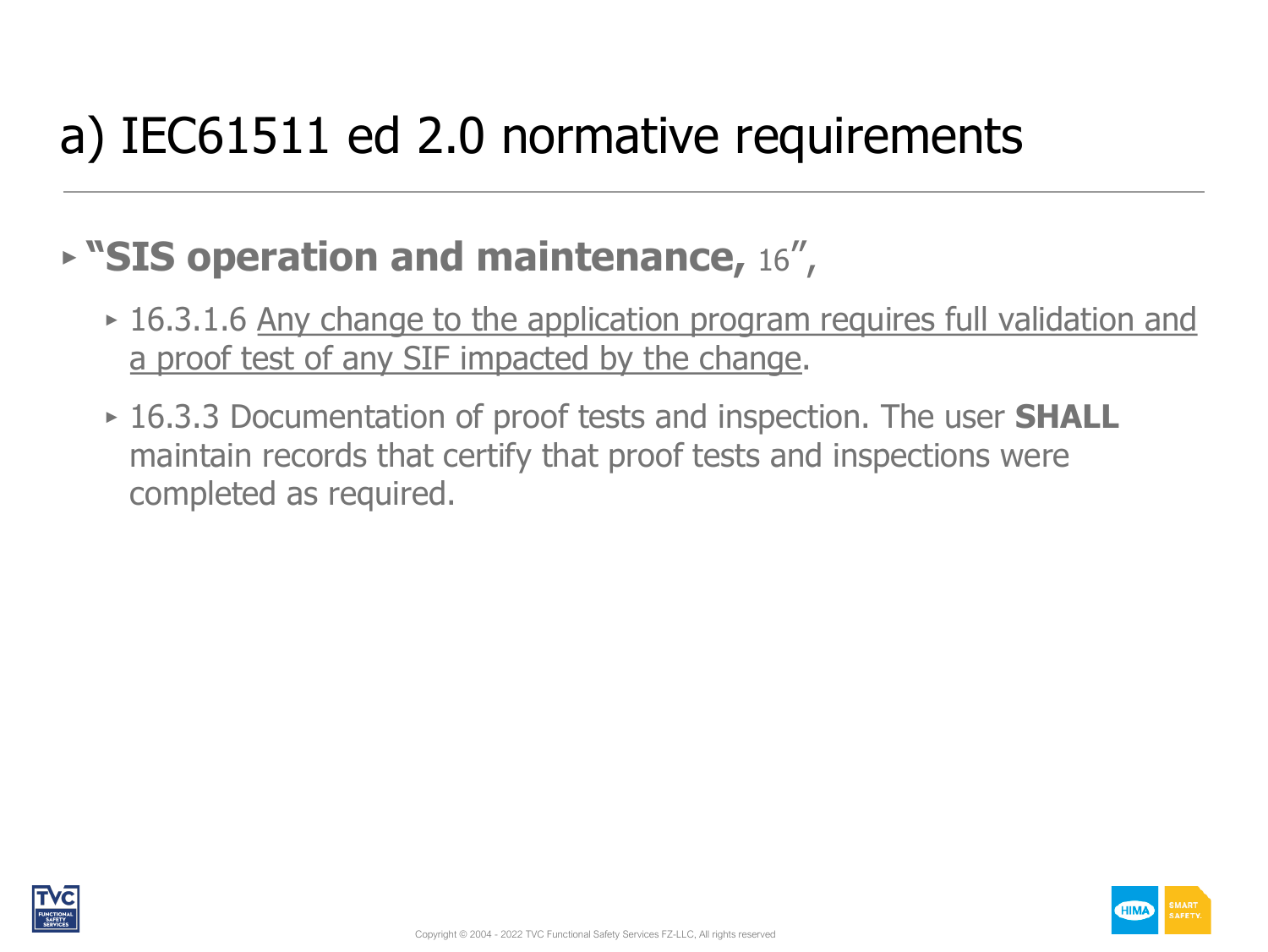### 5. Live demonstration